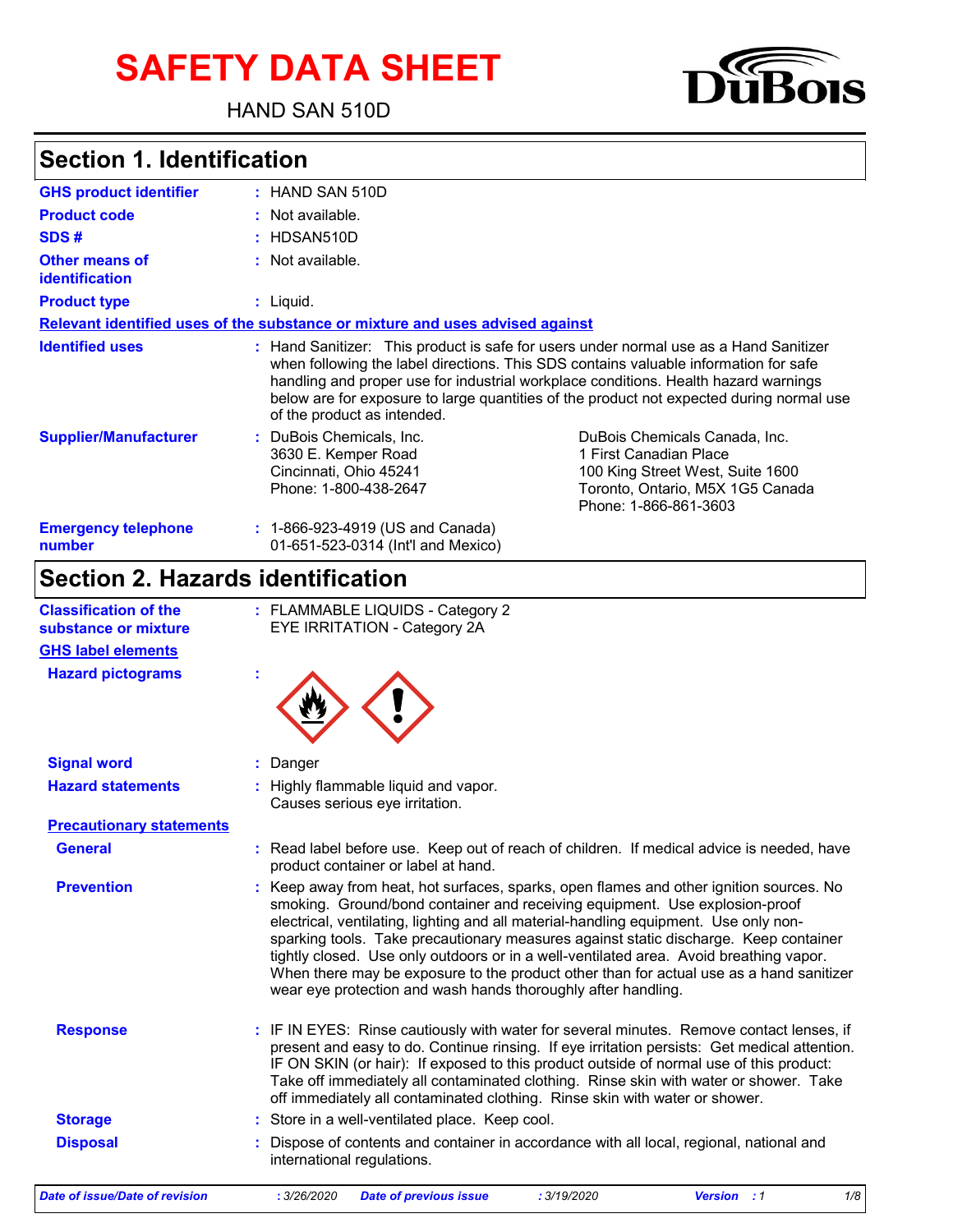### **Section 2. Hazards identification**

**Hazards not otherwise classified**

**:** None known.

### **Section 3. Composition/information on ingredients**

| <b>Ingredient name</b> | $\frac{9}{6}$ | <b>CAS number</b> |
|------------------------|---------------|-------------------|
| lethanol               | 170 - 80      | 64-17-5           |
| propan-2-ol            | $1 - 5$       | 67-63-0           |
| glycerol               | - 5           | 56-81-5           |

Any concentration shown as a range is to protect confidentiality or is due to batch variation.

**There are no additional ingredients present which, within the current knowledge of the supplier and in the concentrations applicable, are classified as hazardous to health or the environment and hence require reporting in this section.**

**Occupational exposure limits, if available, are listed in Section 8.**

#### **Section 4. First aid measures**

#### **Description of necessary first aid measures**

| <b>Eye contact</b>                                 | : Immediately flush eyes with plenty of water, occasionally lifting the upper and lower<br>eyelids. Check for and remove any contact lenses. Continue to rinse for at least 10<br>minutes. Get medical attention.                                                                                                                                                                                                                                                                                                                                                                                                                                                                                                                                                                                                       |  |  |  |  |  |  |
|----------------------------------------------------|-------------------------------------------------------------------------------------------------------------------------------------------------------------------------------------------------------------------------------------------------------------------------------------------------------------------------------------------------------------------------------------------------------------------------------------------------------------------------------------------------------------------------------------------------------------------------------------------------------------------------------------------------------------------------------------------------------------------------------------------------------------------------------------------------------------------------|--|--|--|--|--|--|
| <b>Inhalation</b>                                  | Remove victim to fresh air and keep at rest in a position comfortable for breathing. If not<br>breathing, if breathing is irregular or if respiratory arrest occurs, provide artificial<br>respiration or oxygen by trained personnel. It may be dangerous to the person providing<br>aid to give mouth-to-mouth resuscitation. Get medical attention if adverse health effects<br>persist or are severe. If unconscious, place in recovery position and get medical<br>attention immediately. Maintain an open airway. Loosen tight clothing such as a collar,<br>tie, belt or waistband.                                                                                                                                                                                                                              |  |  |  |  |  |  |
| <b>Skin contact</b>                                | Not expected to produce skin irriation during normal use of the product. If there is<br>prolonged contact due to exposure other than with normal intended use then: Flush<br>contaminated skin with plenty of water. Remove contaminated clothing and shoes. Get<br>medical attention if symptoms occur. Wash clothing before reuse. Clean shoes<br>thoroughly before reuse.                                                                                                                                                                                                                                                                                                                                                                                                                                            |  |  |  |  |  |  |
| <b>Ingestion</b>                                   | Wash out mouth with water. Remove dentures if any. Remove victim to fresh air and<br>keep at rest in a position comfortable for breathing. If material has been swallowed and<br>the exposed person is conscious, give small quantities of water to drink. Stop if the<br>exposed person feels sick as vomiting may be dangerous. Do not induce vomiting<br>unless directed to do so by medical personnel. If vomiting occurs, the head should be<br>kept low so that vomit does not enter the lungs. Get medical attention if adverse health<br>effects persist or are severe. Never give anything by mouth to an unconscious person.<br>If unconscious, place in recovery position and get medical attention immediately.<br>Maintain an open airway. Loosen tight clothing such as a collar, tie, belt or waistband. |  |  |  |  |  |  |
| Most important symptoms/effects, acute and delayed |                                                                                                                                                                                                                                                                                                                                                                                                                                                                                                                                                                                                                                                                                                                                                                                                                         |  |  |  |  |  |  |
| <b>Potential acute health effects</b>              |                                                                                                                                                                                                                                                                                                                                                                                                                                                                                                                                                                                                                                                                                                                                                                                                                         |  |  |  |  |  |  |
| <b>Eye contact</b>                                 | : Causes serious eye irritation.                                                                                                                                                                                                                                                                                                                                                                                                                                                                                                                                                                                                                                                                                                                                                                                        |  |  |  |  |  |  |
| <b>Inhalation</b>                                  | : No known significant effects or critical hazards.                                                                                                                                                                                                                                                                                                                                                                                                                                                                                                                                                                                                                                                                                                                                                                     |  |  |  |  |  |  |
| <b>Skin contact</b>                                | No known significant effects or critical hazards.                                                                                                                                                                                                                                                                                                                                                                                                                                                                                                                                                                                                                                                                                                                                                                       |  |  |  |  |  |  |
| <b>Ingestion</b>                                   | : Irritating to mouth, throat and stomach.                                                                                                                                                                                                                                                                                                                                                                                                                                                                                                                                                                                                                                                                                                                                                                              |  |  |  |  |  |  |
| <b>Over-exposure signs/symptoms</b>                |                                                                                                                                                                                                                                                                                                                                                                                                                                                                                                                                                                                                                                                                                                                                                                                                                         |  |  |  |  |  |  |
| <b>Eye contact</b>                                 | : Adverse symptoms may include the following:<br>pain or irritation<br>watering<br>redness                                                                                                                                                                                                                                                                                                                                                                                                                                                                                                                                                                                                                                                                                                                              |  |  |  |  |  |  |
| <b>Inhalation</b>                                  | : No specific data.                                                                                                                                                                                                                                                                                                                                                                                                                                                                                                                                                                                                                                                                                                                                                                                                     |  |  |  |  |  |  |
| <b>Skin contact</b>                                | : No specific data.                                                                                                                                                                                                                                                                                                                                                                                                                                                                                                                                                                                                                                                                                                                                                                                                     |  |  |  |  |  |  |
| <b>Date of issue/Date of revision</b>              | : 3/26/2020<br>: 3/19/2020<br><b>Version</b> : 1<br>2/8<br><b>Date of previous issue</b>                                                                                                                                                                                                                                                                                                                                                                                                                                                                                                                                                                                                                                                                                                                                |  |  |  |  |  |  |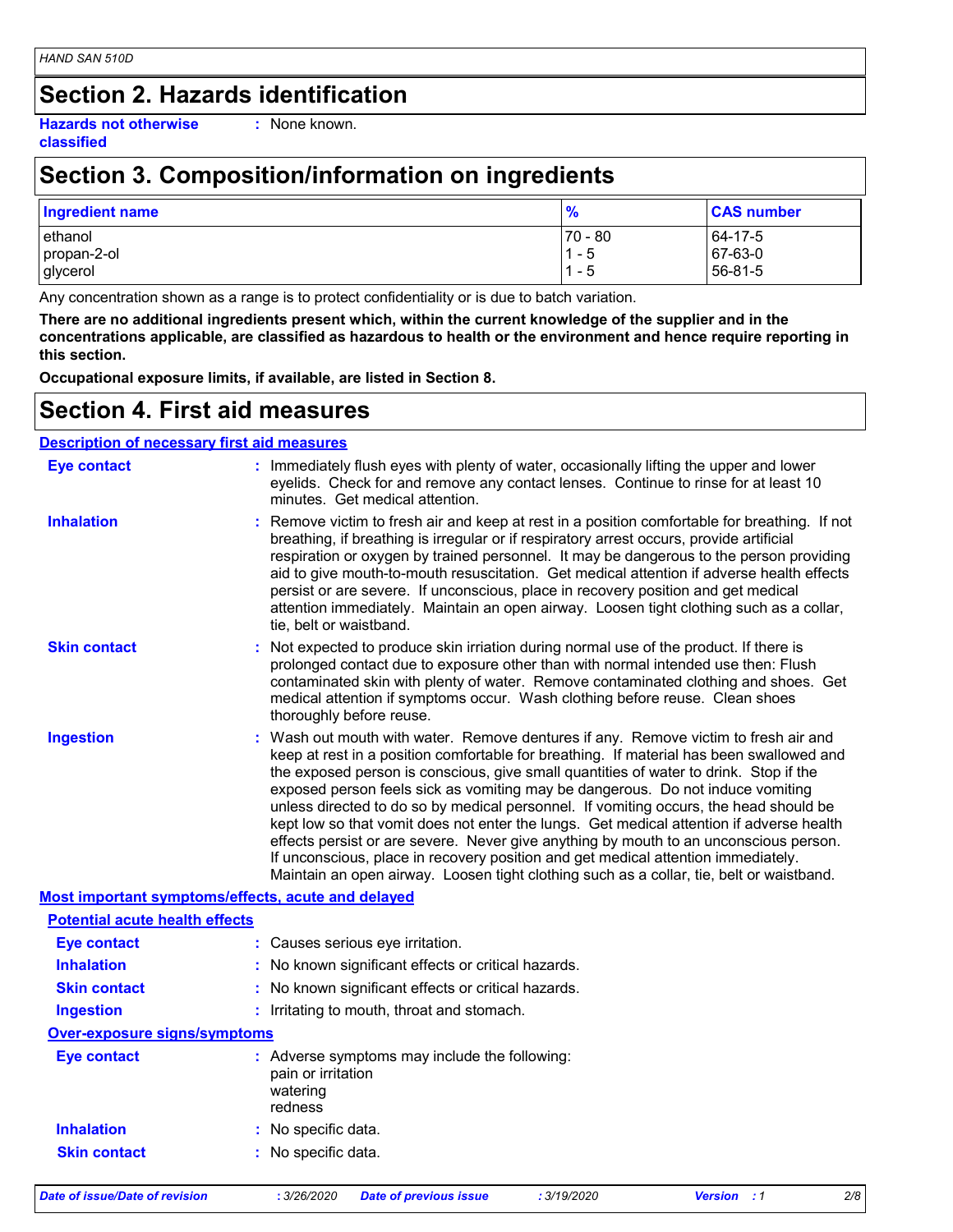#### **Section 4. First aid measures**

**Ingestion :** No specific data.

**Indication of immediate medical attention and special treatment needed, if necessary**

**Notes to physician <b>:** Treat symptomatically. Contact poison treatment specialist immediately if large

quantities have been ingested or inhaled.

**Specific treatments :** No specific treatment.

**See toxicological information (Section 11)**

### **Section 5. Fire-fighting measures**

| <b>Extinguishing media</b>                               |                                   |                                                                                                                                                                                                                            |
|----------------------------------------------------------|-----------------------------------|----------------------------------------------------------------------------------------------------------------------------------------------------------------------------------------------------------------------------|
| <b>Suitable extinguishing</b><br>media                   |                                   | : Use dry chemical, $CO2$ , water spray (fog) or foam.                                                                                                                                                                     |
| <b>Unsuitable extinguishing</b><br>media                 | : Do not use water jet.           |                                                                                                                                                                                                                            |
| <b>Specific hazards arising</b><br>from the chemical     |                                   | Highly flammable liquid and vapor. Runoff to sewer may create fire or explosion hazard.<br>In a fire or if heated, a pressure increase will occur and the container may burst, with the<br>risk of a subsequent explosion. |
| <b>Hazardous thermal</b><br>decomposition products       | carbon dioxide<br>carbon monoxide | Decomposition products may include the following materials:                                                                                                                                                                |
| <b>Special protective</b><br>equipment for fire-fighters |                                   | Fire-fighters should wear appropriate protective equipment and self-contained breathing<br>apparatus (SCBA) with a full face-piece operated in positive pressure mode.                                                     |

#### **Section 6. Accidental release measures**

| <b>Personal precautions</b>      | : No action shall be taken involving any personal risk or without suitable training.<br>Evacuate surrounding areas. Keep unnecessary and unprotected personnel from<br>entering. Do not touch or walk through spilled material. Shut off all ignition sources. No<br>flares, smoking or flames in hazard area. Avoid breathing vapor or mist. Provide<br>adequate ventilation. Wear appropriate respirator when ventilation is inadequate. Put on<br>appropriate personal protective equipment.                                                                                                                                                                                                                                                                    |
|----------------------------------|--------------------------------------------------------------------------------------------------------------------------------------------------------------------------------------------------------------------------------------------------------------------------------------------------------------------------------------------------------------------------------------------------------------------------------------------------------------------------------------------------------------------------------------------------------------------------------------------------------------------------------------------------------------------------------------------------------------------------------------------------------------------|
| <b>Environmental precautions</b> | : Avoid dispersal of spilled material and runoff and contact with soil, waterways, drains and<br>sewers. Inform the relevant authorities if the product has caused environmental pollution<br>(sewers, waterways, soil or air).                                                                                                                                                                                                                                                                                                                                                                                                                                                                                                                                    |
| <b>Methods for cleaning up</b>   |                                                                                                                                                                                                                                                                                                                                                                                                                                                                                                                                                                                                                                                                                                                                                                    |
| <b>Small spill</b>               | : Stop leak if without risk. Move containers from spill area. Use spark-proof tools and<br>explosion-proof equipment. Dilute with water and mop up if water-soluble. Alternatively,<br>or if water-insoluble, absorb with an inert dry material and place in an appropriate waste<br>disposal container. Dispose of via a licensed waste disposal contractor.                                                                                                                                                                                                                                                                                                                                                                                                      |
| <b>Large spill</b>               | Stop leak if without risk. Move containers from spill area. Use spark-proof tools and<br>explosion-proof equipment. Approach release from upwind. Prevent entry into sewers,<br>water courses, basements or confined areas. Wash spillages into an effluent treatment<br>plant or proceed as follows. Contain and collect spillage with non-combustible,<br>absorbent material e.g. sand, earth, vermiculite or diatomaceous earth and place in<br>container for disposal according to local regulations (see Section 13). Dispose of via a<br>licensed waste disposal contractor. Contaminated absorbent material may pose the<br>same hazard as the spilled product. Note: see Section 1 for emergency contact<br>information and Section 13 for waste disposal. |

### **Section 7. Handling and storage**

**Handling** Put on appropriate personal protective equipment (see Section 8). Do not ingest. Avoid **:** contact with eyes, skin and clothing. Avoid breathing vapor or mist. Use only with adequate ventilation. Wear appropriate respirator when ventilation is inadequate. Do not enter storage areas and confined spaces unless adequately ventilated. Keep in the original container or an approved alternative made from a compatible material, kept tightly closed when not in use. Store and use away from heat, sparks, open flame or any other ignition source. Use explosion-proof electrical (ventilating, lighting and material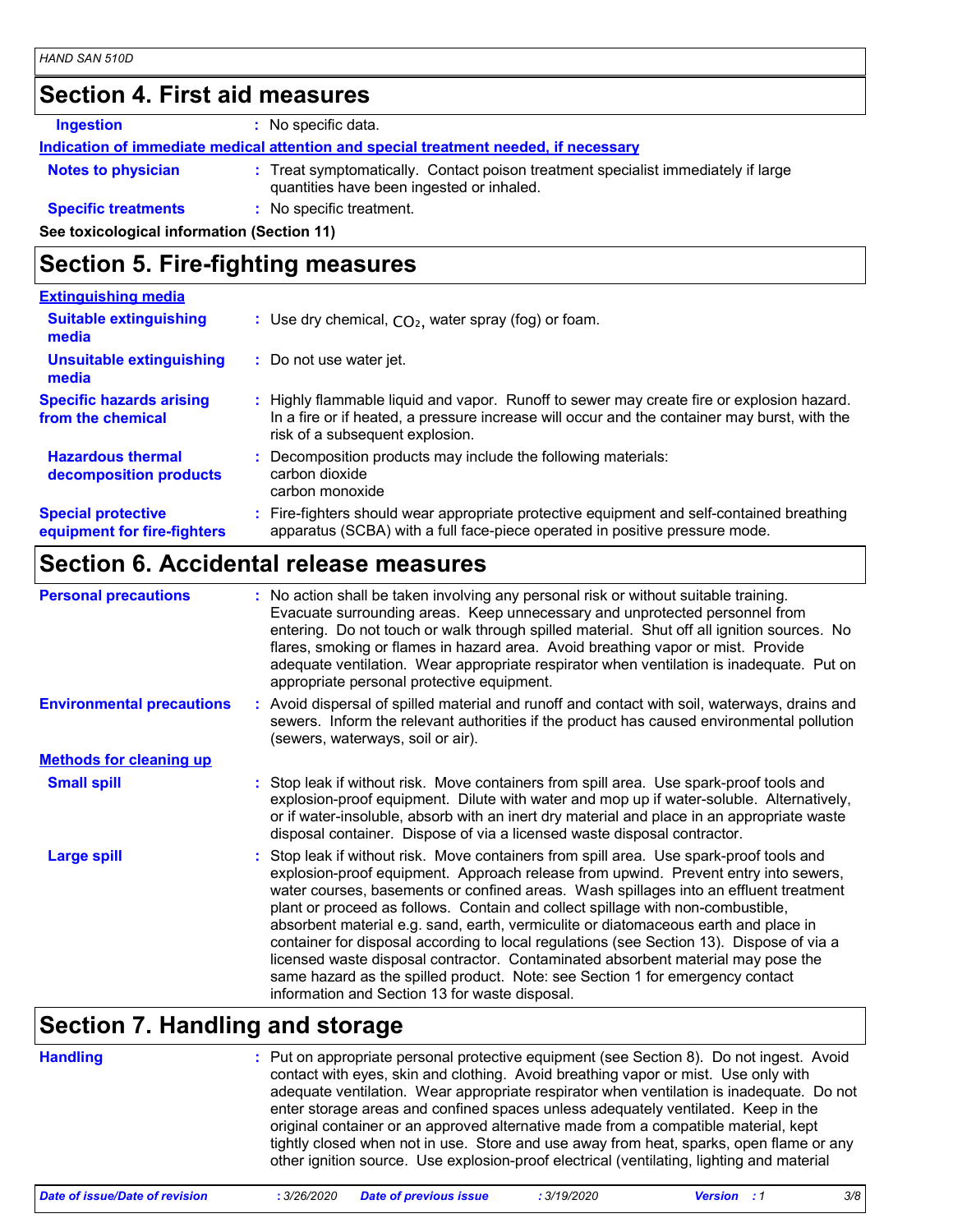### **Section 7. Handling and storage**

handling) equipment. Use only non-sparking tools. Take precautionary measures against electrostatic discharges. To avoid fire or explosion, dissipate static electricity during transfer by grounding and bonding containers and equipment before transferring material. Empty containers retain product residue and can be hazardous. Do not reuse container.

**Storage state of a Store in accordance with local regulations. Store in a segregated and approved area.** Store in original container protected from direct sunlight in a dry, cool and well-ventilated area, away from incompatible materials (see Section 10) and food and drink. Eliminate all ignition sources. Separate from oxidizing materials. Keep container tightly closed and sealed until ready for use. Containers that have been opened must be carefully resealed and kept upright to prevent leakage. Do not store in unlabeled containers. Use appropriate containment to avoid environmental contamination.

#### **Section 8. Exposure controls/personal protection**

**Control parameters**

#### **Occupational exposure limits**

| <b>Ingredient name</b>                | <b>ACGIH</b>                                             | <b>OSHA</b>                                                                                                                                                                                                                                                                                                                                                                                       | <b>Mexico</b>                                                                                                                                                      | <b>Canada</b>                                            |
|---------------------------------------|----------------------------------------------------------|---------------------------------------------------------------------------------------------------------------------------------------------------------------------------------------------------------------------------------------------------------------------------------------------------------------------------------------------------------------------------------------------------|--------------------------------------------------------------------------------------------------------------------------------------------------------------------|----------------------------------------------------------|
| ethanol                               | STEL: 1000 ppm 15<br>minutes.                            | TWA: 1000 ppm 8<br>hours.<br>TWA: 1900 mg/m <sup>3</sup> 8<br>hours.                                                                                                                                                                                                                                                                                                                              | STEL: 1000 ppm 15<br>minutes.                                                                                                                                      | STEL: 1000 ppm 15<br>minutes.                            |
| propan-2-ol                           | TWA: 200 ppm 8<br>hours.<br>STEL: 400 ppm 15<br>minutes. | TWA: 400 ppm 8<br>hours.<br>TWA: 980 mg/m <sup>3</sup> 8<br>hours.                                                                                                                                                                                                                                                                                                                                | LMPE-PPT: 400<br>ppm 8 hours.<br>LMPE-PPT: 980<br>mg/m <sup>3</sup> 8 hours.<br>LMPE-CT: 1225 mg/<br>m <sup>3</sup> 15 minutes.<br>LMPE-CT: 500 ppm<br>15 minutes. | TWA: 200 ppm 8<br>hours.<br>STEL: 400 ppm 15<br>minutes. |
| glycerol                              |                                                          | TWA: $5 \text{ mg/m}^3$ 8<br>hours. Form:<br>Respirable fraction<br>TWA: 15 mg/m <sup>3</sup> 8<br>hours. Form: Total<br>dust                                                                                                                                                                                                                                                                     | TWA: $10 \text{ mg/m}^3$ 8<br>hours. Form: mist                                                                                                                    | TWA: 10 mg/m <sup>3</sup> 8<br>hours. Form: mist         |
| <b>Engineering measures</b>           | equipment.                                               | : Use only with adequate ventilation. Use process enclosures, local exhaust ventilation or<br>other engineering controls to keep worker exposure to airborne contaminants below any<br>recommended or statutory limits. The engineering controls also need to keep gas, vapor<br>or dust concentrations below any lower explosive limits. Use explosion-proof ventilation                         |                                                                                                                                                                    |                                                          |
| <b>Hygiene measures</b>               |                                                          | : Wash hands, forearms and face thoroughly after handling chemical products, before<br>eating, smoking and using the lavatory and at the end of the working period. Appropriate<br>techniques should be used to remove potentially contaminated clothing. Wash<br>contaminated clothing before reusing. Ensure that eyewash stations and safety showers<br>are close to the workstation location. |                                                                                                                                                                    |                                                          |
| <b>Personal protection</b>            |                                                          |                                                                                                                                                                                                                                                                                                                                                                                                   |                                                                                                                                                                    |                                                          |
| <b>Respiratory</b>                    |                                                          | : If a risk assessment indicates this is necessary, use a properly fitted, air-purifying or<br>airfed respirator complying with an approved standard. Respirator selection must be<br>based on known or anticipated exposure levels, the hazards of the product and the safe<br>working limits of the selected respirator.                                                                        |                                                                                                                                                                    |                                                          |
| <b>Hands</b>                          | necessary.                                               | Chemical-resistant, impervious gloves complying with an approved standard should be<br>worn at all times when handling chemical products if a risk assessment indicates this is                                                                                                                                                                                                                   |                                                                                                                                                                    |                                                          |
| <b>Eyes</b>                           | gases or dusts.                                          | : Safety eyewear complying with an approved standard should be used when a risk<br>assessment indicates this is necessary to avoid exposure to liquid splashes, mists,                                                                                                                                                                                                                            |                                                                                                                                                                    |                                                          |
| <b>Date of issue/Date of revision</b> | : 3/26/2020                                              | <b>Date of previous issue</b>                                                                                                                                                                                                                                                                                                                                                                     | : 3/19/2020                                                                                                                                                        | <b>Version</b> : 1<br>4/8                                |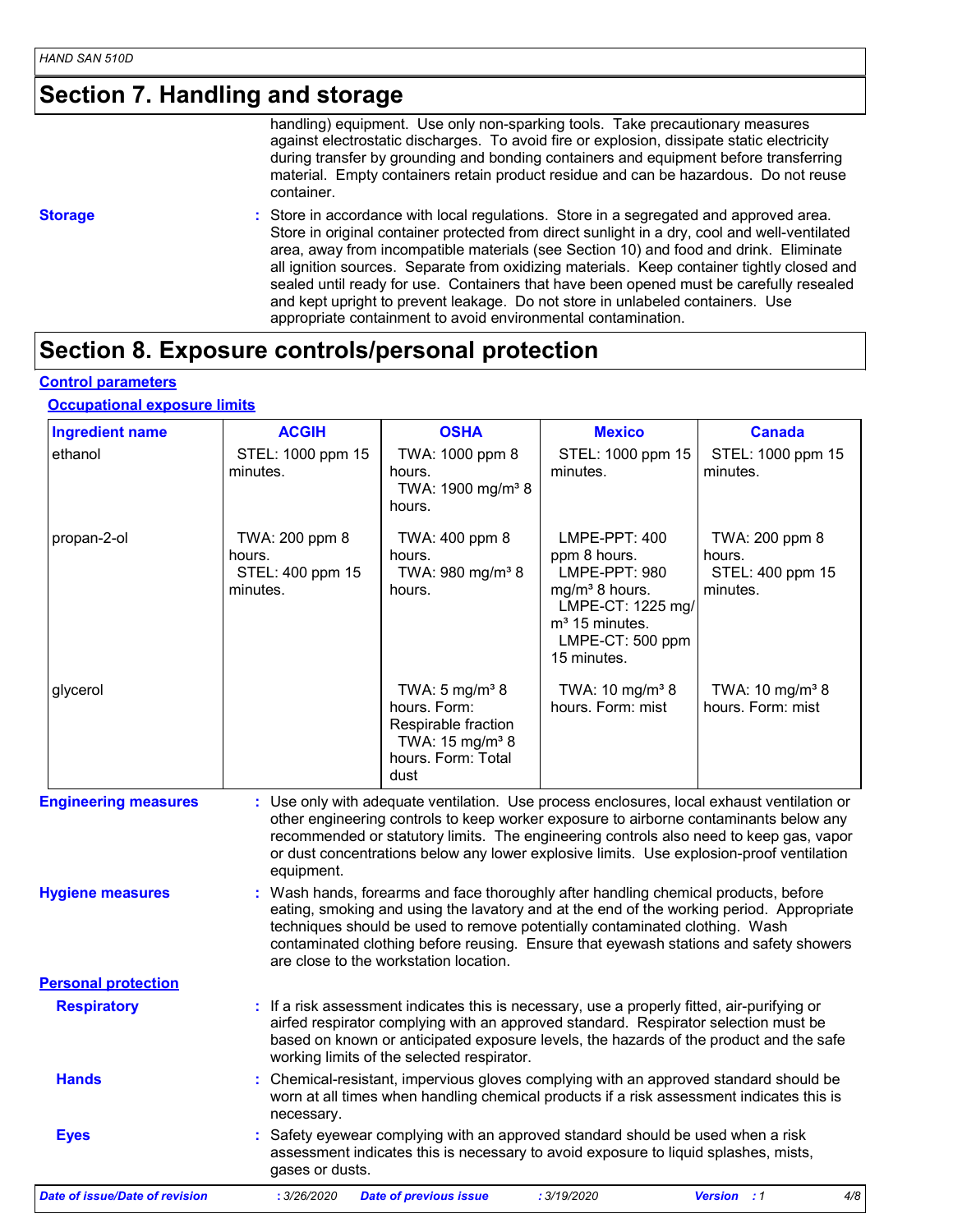## **Section 8. Exposure controls/personal protection**

| <b>Skin</b>                                      | : Personal protective equipment for the body should be selected based on the task being<br>performed and the risks involved and should be approved by a specialist before handling<br>this product. When there is a risk of ignition from static electricity, wear anti-static<br>protective clothing. For the greatest protection from static discharges, clothing should<br>include anti-static overalls, boots and gloves. |
|--------------------------------------------------|-------------------------------------------------------------------------------------------------------------------------------------------------------------------------------------------------------------------------------------------------------------------------------------------------------------------------------------------------------------------------------------------------------------------------------|
| <b>Environmental exposure</b><br><b>controls</b> | : Emissions from ventilation or work process equipment should be checked to ensure they<br>comply with the requirements of environmental protection legislation. In some cases,<br>fume scrubbers, filters or engineering modifications to the process equipment will be<br>necessary to reduce emissions to acceptable levels.                                                                                               |

#### **Section 9. Physical and chemical properties**

#### **Appearance**

| <b>Physical state</b>                             | : Liquid.                                                            |
|---------------------------------------------------|----------------------------------------------------------------------|
| <b>Color</b>                                      | Colorless.                                                           |
| Odor                                              | : Alcohol. [Slight]                                                  |
| <b>Odor threshold</b>                             | Not available.                                                       |
| pH                                                | : 6 to 8                                                             |
| <b>Melting point</b>                              | : Not available.                                                     |
| <b>Boiling point</b>                              | : $79^{\circ}$ C (174.2 $^{\circ}$ F)                                |
| <b>Flash point</b>                                | : Closed cup: 20°C (68°F) [Tagliabue (ASTM D56)]                     |
| <b>Burning time</b>                               | : Not applicable.                                                    |
| <b>Burning rate</b>                               | : Not applicable.                                                    |
| <b>Evaporation rate</b>                           | : Not available.                                                     |
| <b>Flammability (solid, gas)</b>                  | : Not available.                                                     |
| Lower and upper explosive<br>(flammable) limits   | : Not available.                                                     |
| <b>Vapor pressure</b>                             | $:$ Not available.                                                   |
| <b>Vapor density</b>                              | : Not available.                                                     |
| <b>Relative density</b>                           | $: 0.82$ to 0.85                                                     |
| <b>Solubility</b>                                 | Easily soluble in the following materials: cold water and hot water. |
| <b>Solubility in water</b>                        | : Not available.                                                     |
| <b>Partition coefficient: n-</b><br>octanol/water | : Not available.                                                     |
| <b>Auto-ignition temperature</b>                  | : Not available.                                                     |
| <b>Decomposition temperature</b>                  | : Not available.                                                     |
| <b>Viscosity</b>                                  | : Not available.                                                     |
| <b>Elemental Phosphorus</b>                       | : Not available.                                                     |
| <b>VOC content</b>                                | : Not available.                                                     |

### **Section 10. Stability and reactivity**

| <b>Reactivity</b>                                   | : No specific test data related to reactivity available for this product or its ingredients.                                                                                 |
|-----------------------------------------------------|------------------------------------------------------------------------------------------------------------------------------------------------------------------------------|
| <b>Chemical stability</b>                           | : The product is stable.                                                                                                                                                     |
| <b>Possibility of hazardous</b><br><b>reactions</b> | : Under normal conditions of storage and use, hazardous reactions will not occur.                                                                                            |
| <b>Conditions to avoid</b>                          | : Avoid all possible sources of ignition (spark or flame). Do not pressurize, cut, weld,<br>braze, solder, drill, grind or expose containers to heat or sources of ignition. |
| <b>Incompatible materials</b>                       | $\therefore$ Not available.                                                                                                                                                  |
| <b>Hazardous decomposition</b><br>products          | : Under normal conditions of storage and use, hazardous decomposition products should<br>not be produced.                                                                    |

*Date of issue/Date of revision* **:** *3/26/2020 Date of previous issue : 3/19/2020 Version : 1 5/8*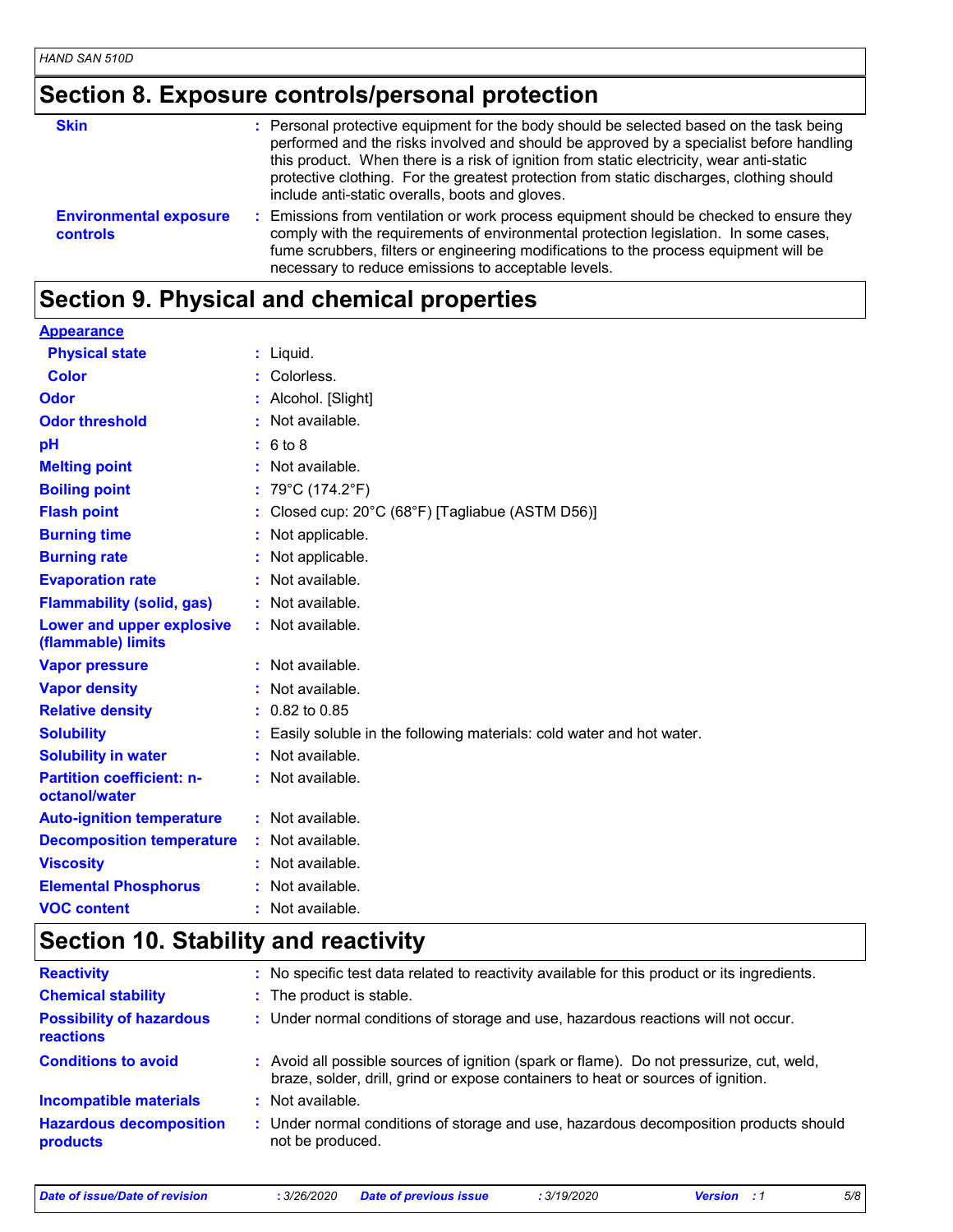### **Section 10. Stability and reactivity**

**Storage <b>Storage 1988 :** Store in accordance with local regulations. Store in a segregated and approved area. Store in original container protected from direct sunlight in a dry, cool and well-ventilated area, away from incompatible materials (see Section 10) and food and drink. Eliminate all ignition sources. Separate from oxidizing materials. Keep container tightly closed and sealed until ready for use. Containers that have been opened must be carefully resealed and kept upright to prevent leakage. Do not store in unlabeled containers. Use appropriate containment to avoid environmental contamination.

### **Section 11. Toxicological information**

#### **Information on toxicological effects**

#### **Carcinogenicity Classification**

| <u>Classification</u>                                                                    |                                           |                                                     |            |              |            |             |  |  |
|------------------------------------------------------------------------------------------|-------------------------------------------|-----------------------------------------------------|------------|--------------|------------|-------------|--|--|
| <b>Product/ingredient name</b>                                                           | <b>ACGIH</b>                              | <b>IARC</b>                                         | <b>EPA</b> | <b>NIOSH</b> | <b>NTP</b> | <b>OSHA</b> |  |  |
| ethanol                                                                                  | A3                                        | 1                                                   |            |              |            |             |  |  |
| propan-2-ol                                                                              | A4                                        | 3                                                   |            |              |            |             |  |  |
| <b>Information on the likely</b>                                                         |                                           |                                                     |            |              |            |             |  |  |
| routes of exposure                                                                       |                                           | Dermal contact. Eye contact. Inhalation.            |            |              |            |             |  |  |
| <b>Potential acute health effects</b>                                                    |                                           |                                                     |            |              |            |             |  |  |
| Eye contact                                                                              |                                           | Causes serious eye irritation.                      |            |              |            |             |  |  |
| <b>Inhalation</b>                                                                        |                                           | No known significant effects or critical hazards.   |            |              |            |             |  |  |
| <b>Skin contact</b>                                                                      |                                           | No known significant effects or critical hazards.   |            |              |            |             |  |  |
| <b>Ingestion</b>                                                                         |                                           | : Irritating to mouth, throat and stomach.          |            |              |            |             |  |  |
| Symptoms related to the physical, chemical and toxicological characteristics             |                                           |                                                     |            |              |            |             |  |  |
| <b>Eye contact</b>                                                                       | pain or irritation<br>watering<br>redness | : Adverse symptoms may include the following:       |            |              |            |             |  |  |
| <b>Inhalation</b>                                                                        | No specific data.                         |                                                     |            |              |            |             |  |  |
| <b>Skin contact</b>                                                                      | : No specific data.                       |                                                     |            |              |            |             |  |  |
| <b>Ingestion</b>                                                                         | : No specific data.                       |                                                     |            |              |            |             |  |  |
| Delayed and immediate effects and also chronic effects from short and long term exposure |                                           |                                                     |            |              |            |             |  |  |
| <b>Short term exposure</b>                                                               |                                           |                                                     |            |              |            |             |  |  |
| <b>Potential immediate</b><br>effects                                                    | : Not available.                          |                                                     |            |              |            |             |  |  |
| <b>Potential delayed effects</b>                                                         | : Not available.                          |                                                     |            |              |            |             |  |  |
| <b>Long term exposure</b>                                                                |                                           |                                                     |            |              |            |             |  |  |
| <b>Potential immediate</b><br>effects                                                    | : Not available.                          |                                                     |            |              |            |             |  |  |
| <b>Potential delayed effects</b>                                                         | : Not available.                          |                                                     |            |              |            |             |  |  |
| <b>Potential chronic health effects</b>                                                  |                                           |                                                     |            |              |            |             |  |  |
| Not available.                                                                           |                                           |                                                     |            |              |            |             |  |  |
| <b>General</b>                                                                           |                                           | : No known significant effects or critical hazards. |            |              |            |             |  |  |
| <b>Carcinogenicity</b>                                                                   |                                           | No known significant effects or critical hazards.   |            |              |            |             |  |  |
| <b>Mutagenicity</b>                                                                      |                                           | No known significant effects or critical hazards.   |            |              |            |             |  |  |
| <b>Teratogenicity</b>                                                                    |                                           | No known significant effects or critical hazards.   |            |              |            |             |  |  |
| <b>Developmental effects</b>                                                             |                                           | No known significant effects or critical hazards.   |            |              |            |             |  |  |
| <b>Fertility effects</b>                                                                 |                                           | No known significant effects or critical hazards.   |            |              |            |             |  |  |
| <b>Numerical measures of toxicity</b>                                                    |                                           |                                                     |            |              |            |             |  |  |

**Acute toxicity estimates**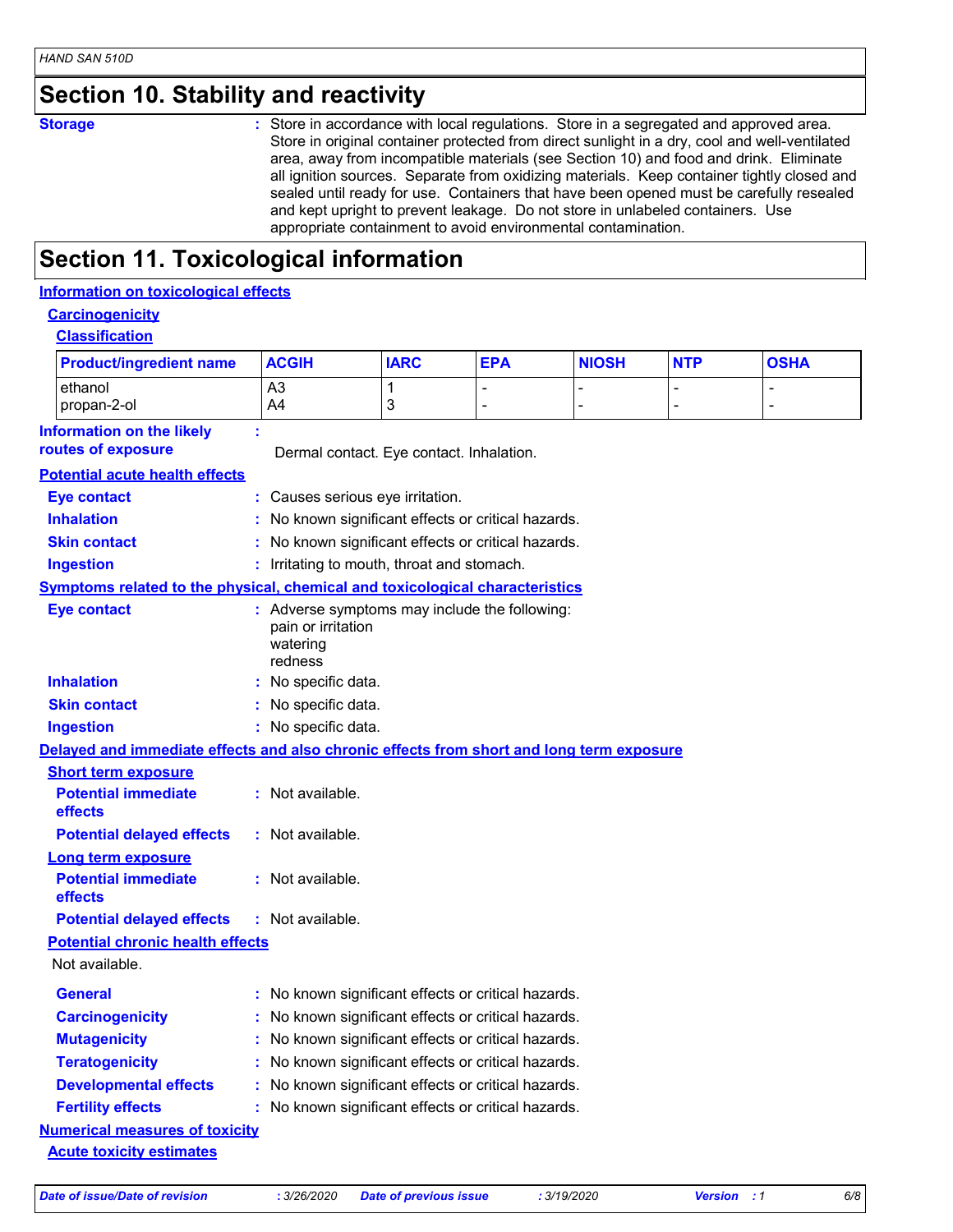#### **Section 11. Toxicological information**

**Route ATE value** 

Oral 166666.7 mg/kg

#### **Section 12. Ecological information**

**Ecotoxicity :**

: Not available.

**Aquatic ecotoxicity**

Not available.

#### **Section 13. Disposal considerations**

| <b>Waste disposal</b> |  |  |  |  |
|-----------------------|--|--|--|--|
|                       |  |  |  |  |

The generation of waste should be avoided or minimized wherever possible. Empty **Waste disposal :** containers or liners may retain some product residues. This material and its container must be disposed of in a safe way. Dispose of surplus and non-recyclable products via a licensed waste disposal contractor. Disposal of this product, solutions and any byproducts should at all times comply with the requirements of environmental protection and waste disposal legislation and any regional local authority requirements. Avoid dispersal of spilled material and runoff and contact with soil, waterways, drains and sewers.

#### **RCRA classification :** D001 [ignitability]

**Disposal should be in accordance with applicable regional, national and local laws and regulations.**

**Refer to Section 7: HANDLING AND STORAGE and Section 8: EXPOSURE CONTROLS/PERSONAL PROTECTION for additional handling information and protection of employees.**

#### **Section 14. Transport information**

**IATA/IMDG/DOT/TDG: Please refer to the Bill of Lading/receiving documents for up to date shipping information.**

#### **Section 15. Regulatory information**

**U.S. Federal regulations : TSCA 12(b) one-time export**: No products were found. **TSCA 12(b) annual export notification**: No products were found. **United States inventory (TSCA 8b)**: All components are listed or exempted.

**Clean Air Act Section 112 (b) Hazardous Air Pollutants (HAPs) :** Not listed **SARA 302/304 EPA Registration Number :** Not available.

**Composition/information on ingredients**

|                            |                                                       |           |            | <b>SARA 302 TPQ</b> |           | <b>SARA 304 RQ</b> |           |
|----------------------------|-------------------------------------------------------|-----------|------------|---------------------|-----------|--------------------|-----------|
| <b>Name</b>                |                                                       | $\%$      | <b>EHS</b> | (Ibs)               | (gallons) | (lbs)              | (gallons) |
| hydrogen peroxide solution |                                                       | $0.1 - 1$ | Yes.       | 1000                | 106.1     | 1000               | 106.1     |
| <b>SARA 304 RQ</b>         | : 667735 lbs / 303151.7 kg [95909.2 gal / 363055.9 L] |           |            |                     |           |                    |           |
| <b>SARA 311/312</b>        |                                                       |           |            |                     |           |                    |           |
| <b>Classification</b>      | : FLAMMABLE LIQUIDS - Category 2                      |           |            |                     |           |                    |           |

EYE IRRITATION - Category 2A

#### **SARA 313**

|                       | <b>Product name</b> | <b>CAS number</b> |                          |
|-----------------------|---------------------|-------------------|--------------------------|
| Supplier notification | propan-2-ol         | 67-63-0           | $\overline{\phantom{a}}$ |